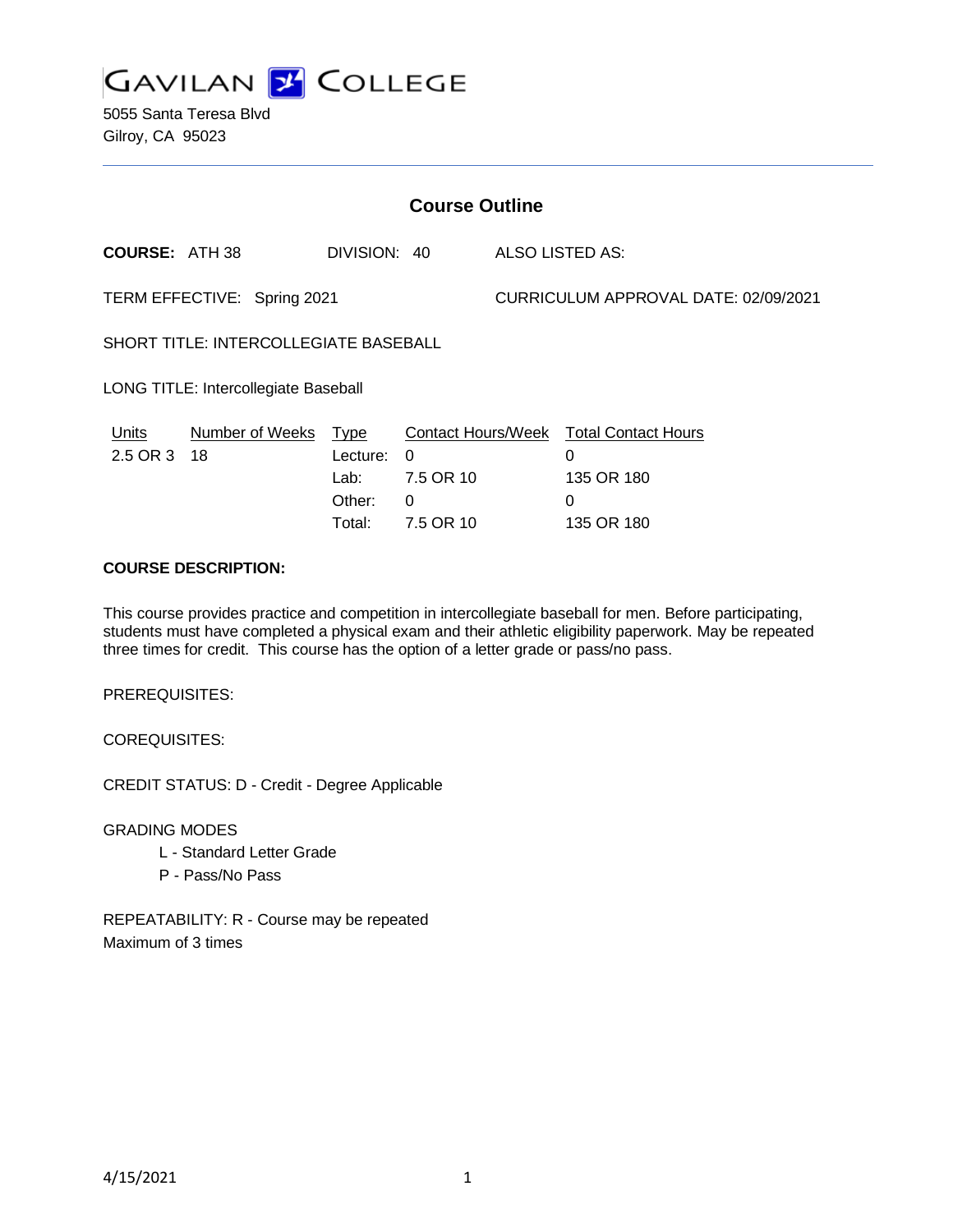SCHEDULE TYPES:

04 - Laboratory/Studio/Activity

046 - Laboratory - LEH 0.6

04A - Laboratory - LEH 0.65

05 - Hybrid

71 - Dist. Ed Internet Simultaneous

73 - Dist. Ed Internet Delayed LAB

73A - Dist. Ed Internet LAB-LEH 0.65

# **STUDENT LEARNING OUTCOMES:**

1. The student will demonstrate the skills required of their position. Measure: performance PLO: 4 ILO: 7, 2 GE-LO: Year assessed or anticipated year of assessment: S2011

2. The student will execute game strategies specific to an opponent.

Measure: PLO: 4 ILO: 7, 2, 1, 4 GE-LO:

Year assessed or anticipated year of assessment: S2011

3. The student will implement game and season goals.

Measure: performance, discussion

PLO: 4 ILO: 7,6,4, 2, 1

GE-LO:

Year assessed or anticipated year of assessment: S2011

PROGRAM LEARNING OUTCOMES:

1. List and describe five career options available in the field of kinesiology.

2. Describe and critically analyze the role of physical activity and its impact on health, society and quality of life.

3. Discuss the history and broad content within the discipline of kinesiology and develop skills to enable the synthesis of concepts across disciplines.

4. Identify critical elements of motor skill performance, combine motor skills into appropriate sequences for the purpose of improving skill learning, and demonstrate competent motor skill performance in a variety of physical activities.

5. Identify the skeletal and muscular structures of the human body.

6. Utilize measurement concepts (qualitative and quantitative) to assess student/client performance and program effectiveness.

7. Describe and demonstrate effective verbal and nonverbal communication skills.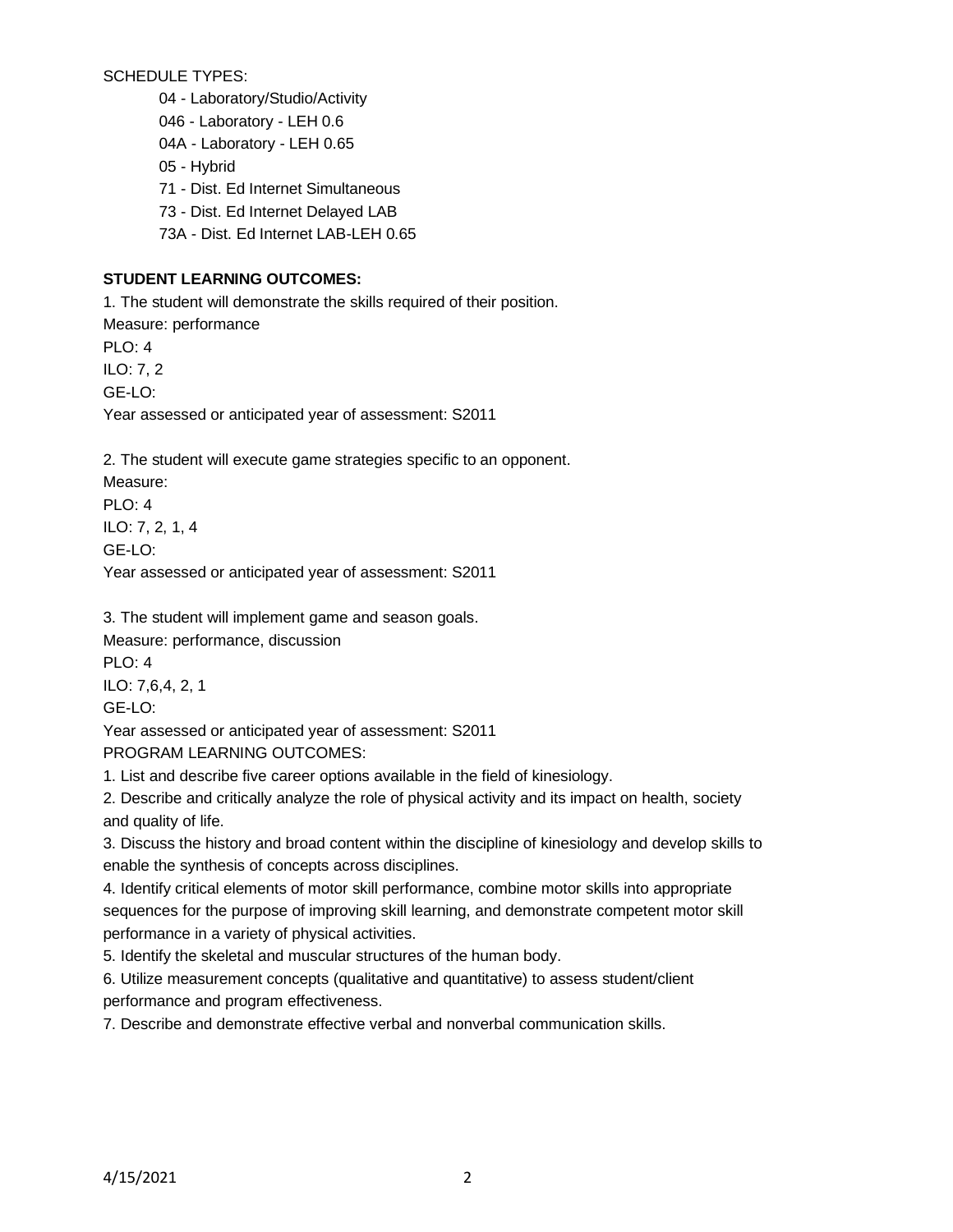### **CONTENT, STUDENT PERFORMANCE OBJECTIVES, OUT-OF-CLASS ASSIGNMENTS**

Curriculum Approval Date: 02/09/2021

# **DE MODIFICATION ONLY**

#### 20 Hours

Discussion of course requirements and objectives of the class. Stretching and conditioning activities specific to baseball. Conditioning drills designed for improving baseball skills. This may include such drills as: form running, 'pickle', sliding, and base-running. Students who repeat the class will be provided with a leadership opportunity by the instructor. They will have their skills or proficiencies enhanced by supervised repetition and practice.

SPO: Students will demonstrate proper stretching techniques. They will participate in the various drills and execute the skills required.

#### 30 Hours

Development of individual and team skills required for baseball. This may include working on bunting, pickoff plays, blocking balls, fielding grounders, catching fly balls, batting practice, infield and outfield situations, and hitting the cut-off. Discussion and demonstration of the signs to be used during a game. Introduce or review the offensive (bunt, hit and run, steal) and defensive (rundowns, pick-off plays, bunt coverage, first and third defense) strategies that will be used throughout the season. Students who repeat this course will become more proficient in these skills through repetition of the drills. They will gain an increased knowledge of the strategies involved in the sport as well as the opportunity to improve on their consistency.

SPO: Skill techniques specific to the individual's position will be demonstrated by the player. They will be able to demonstrate the hand signals and explain what they mean. Utilizing the information provided and the skills developed, the students will be able to execute these strategies in scrimmage and game situations.

#### 110 Hours

Implementation of game plan specific to that weeks opponent(s). Students who repeat the class will improve on consistency and increase their success rate.

SPO: The student will be able to discuss and execute the game plan specific to that weeks opponent(s).

NOTE: The daily class schedule will generally utilize the following format:

---warm up (conditioning and stretching)

---form running

---catching and throwing

---individual work on skills and techniques broken down into small groups by position

---team work - reviewing and implementing offensive and defensive situations, which may include scrimmage

---conditioning

NOTE: A week is typically broken into:

---Monday - warm up, emphasis on fundamentals, review game situations

---Tuesday - intercollegiate competition

---Wednesday - warm up, fundamentals work, review situations

---Thursday - intercollegiate competition

---Friday - warm up, work on fundamentals, situational review

10 Hours

Individual meetings/evaluations of each player with the coach/instructor.

2 Hours

Final.

NOTE: Intercollegiate athletics at Gavilan College is conducted according to the regulations of the California Community College Athletics Association and under the supervision of the Coast Conference.

# **METHODS OF INSTRUCTION:**

Demonstration, Discussion, Small Group Activities.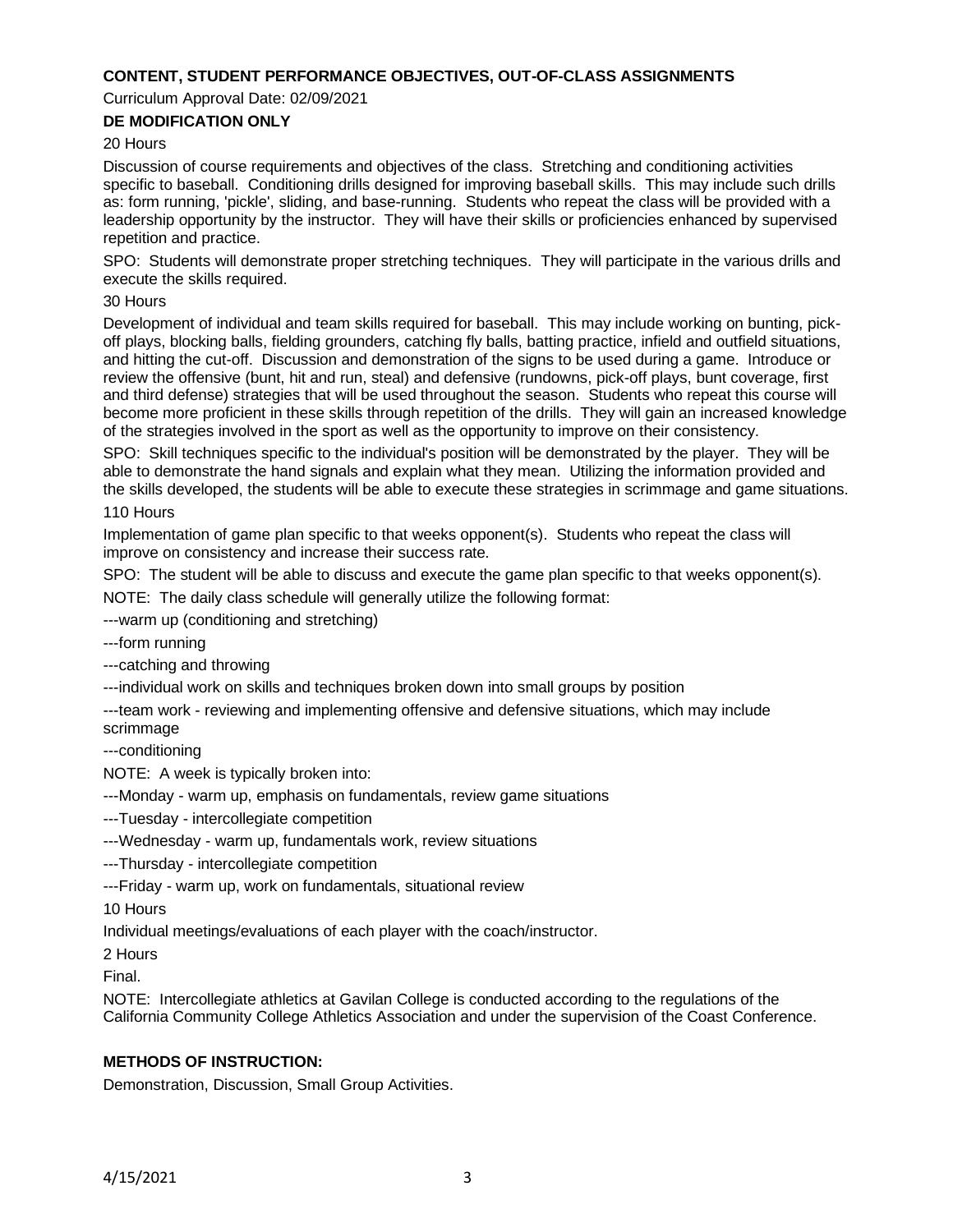# **METHODS OF EVALUATION:**

CATEGORY 1 - The types of writing assignments required: Percent range of total grade: 0% If this is a degree applicable course, but substantial writing assignments are not appropriate, indicate reason: Course primarily involves skill demonstration or problem solving CATEGORY 2 -The problem-solving assignments required: Percent range of total grade: 0 % CATEGORY 3 -The types of skill demonstrations required: Percent range of total grade: 40 % to 60 % Performance Exams CATEGORY 4 - The types of objective examinations used in the course: Percent range of total grade: 0 % CATEGORY 5 - Any other methods of evaluation: Percent range of total grade: 40 % to 60 % Class participation required.

### **REPRESENTATIVE TEXTBOOKS:**